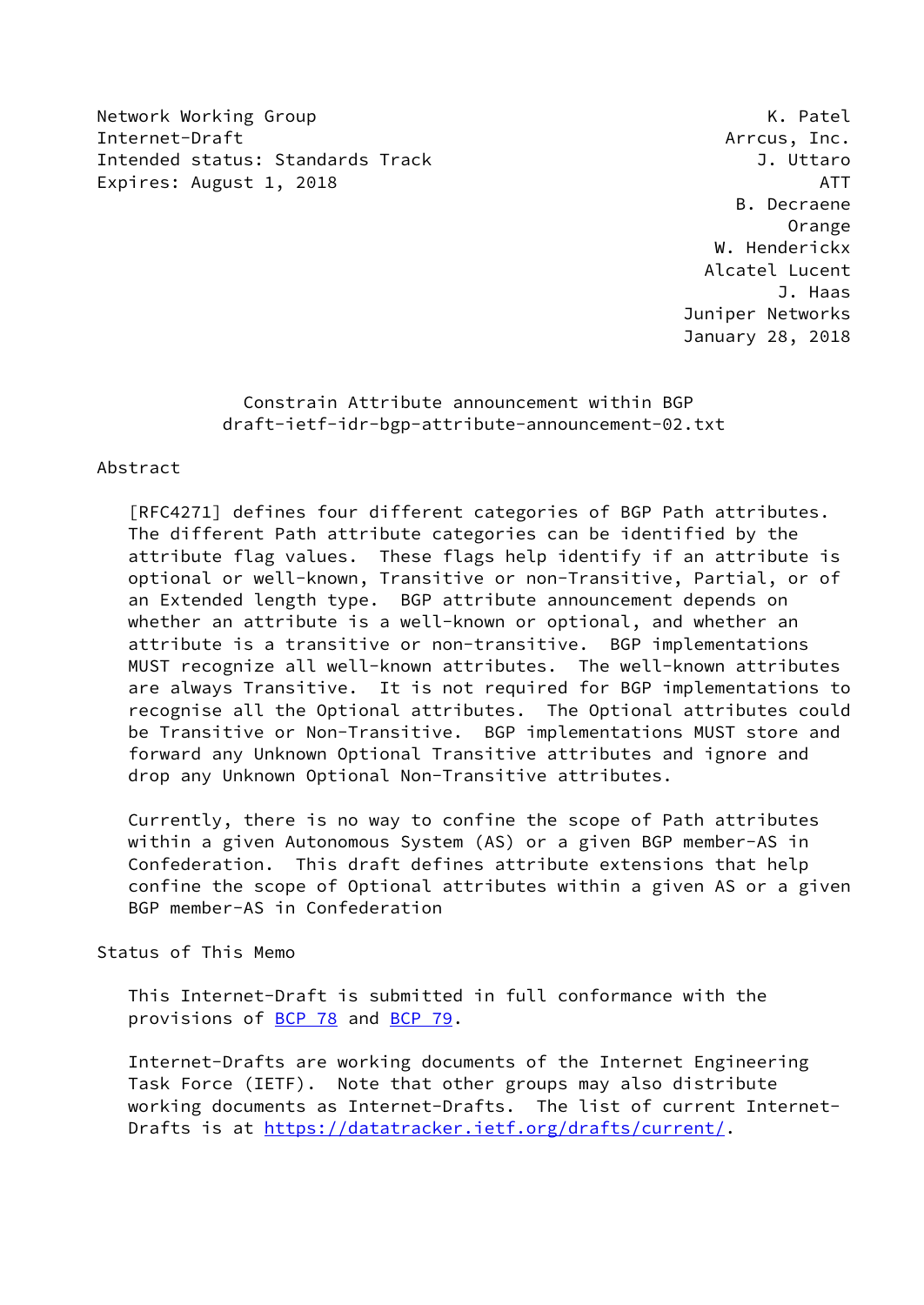Internet-Draft Constrain Attribute announcement within BGP January 2018

 Internet-Drafts are draft documents valid for a maximum of six months and may be updated, replaced, or obsoleted by other documents at any time. It is inappropriate to use Internet-Drafts as reference material or to cite them other than as "work in progress."

This Internet-Draft will expire on August 1, 2018.

Copyright Notice

 Copyright (c) 2018 IETF Trust and the persons identified as the document authors. All rights reserved.

This document is subject to [BCP 78](https://datatracker.ietf.org/doc/pdf/bcp78) and the IETF Trust's Legal Provisions Relating to IETF Documents [\(https://trustee.ietf.org/license-info](https://trustee.ietf.org/license-info)) in effect on the date of publication of this document. Please review these documents carefully, as they describe your rights and restrictions with respect to this document. Code Components extracted from this document must include Simplified BSD License text as described in Section 4.e of the Trust Legal Provisions and are provided without warranty as described in the Simplified BSD License.

 This document may contain material from IETF Documents or IETF Contributions published or made publicly available before November 10, 2008. The person(s) controlling the copyright in some of this material may not have granted the IETF Trust the right to allow modifications of such material outside the IETF Standards Process. Without obtaining an adequate license from the person(s) controlling the copyright in such materials, this document may not be modified outside the IETF Standards Process, and derivative works of it may not be created outside the IETF Standards Process, except to format it for publication as an RFC or to translate it into languages other than English.

Table of Contents

| 1. Introduction $\ldots \ldots \ldots \ldots \ldots \ldots \ldots \ldots \ldots$ |  |
|----------------------------------------------------------------------------------|--|
| 1.1. Requirements Language $\frac{4}{5}$                                         |  |
|                                                                                  |  |
| 3. Extended Path Attribute Flags $\frac{4}{5}$                                   |  |
|                                                                                  |  |
|                                                                                  |  |
|                                                                                  |  |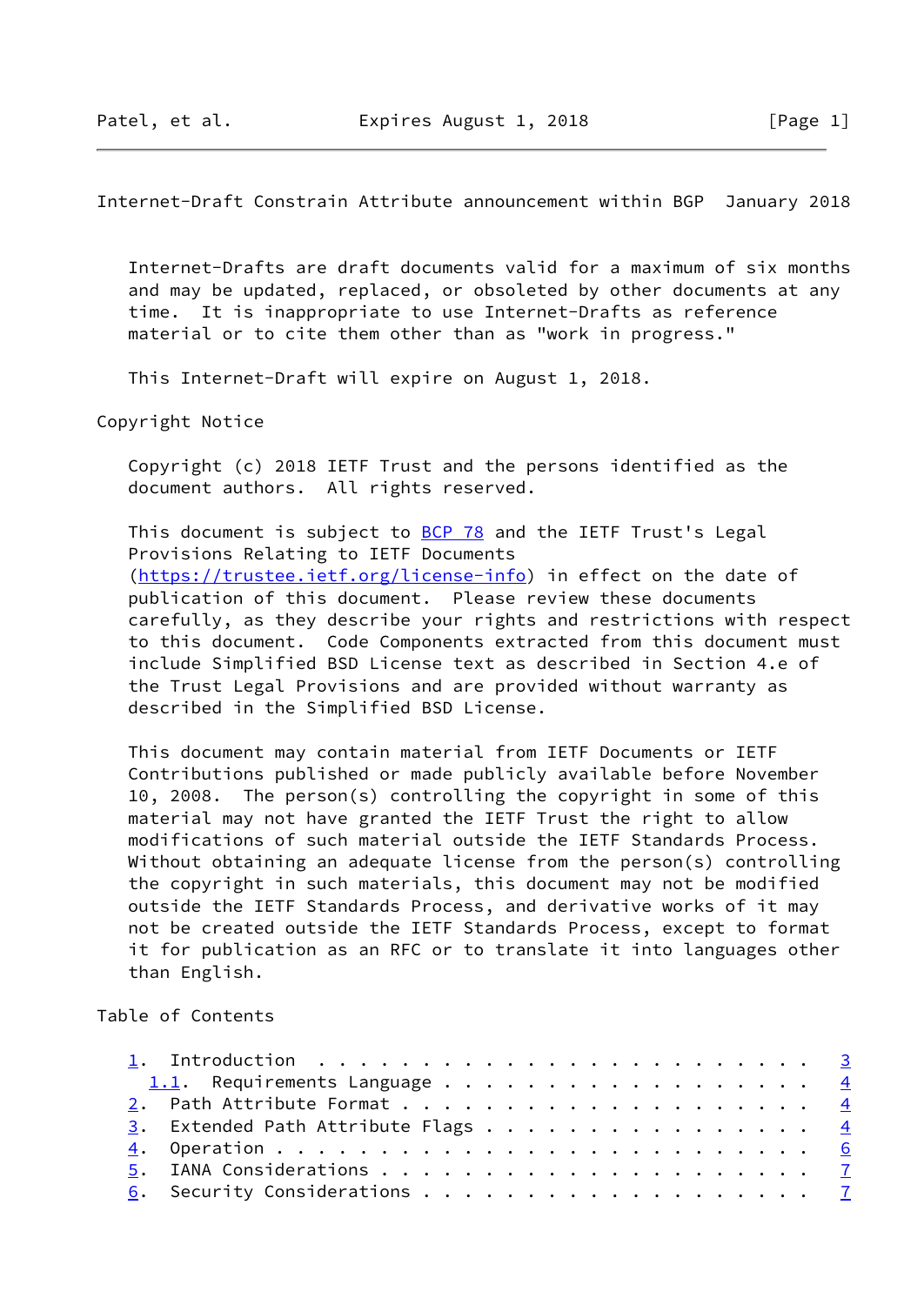| 7.1. Normative References 8   |  |  |  |  |  |  |  |  |
|-------------------------------|--|--|--|--|--|--|--|--|
| 7.2. Information References 8 |  |  |  |  |  |  |  |  |
|                               |  |  |  |  |  |  |  |  |

Patel, et al. Expires August 1, 2018 [Page 2]

<span id="page-2-1"></span>Internet-Draft Constrain Attribute announcement within BGP January 2018

## <span id="page-2-0"></span>[1](#page-2-0). Introduction

 [RFC4271] defines four different categories of BGP Path attributes. The different Path attribute categories can be identified by the attribute flag values. These flags help identify if an attribute is optional or well-known, Transitive or non-Transitive, Partial, or of an Extended length type. BGP attribute announcement depends on whether an attribute is a well-known or optional, and whether an attribute is a transitive or non-transitive. BGP implementations MUST recognize all well-known attributes. The well-known attributes are always Transitive. It is not required for BGP implementations to recognise all the Optional attributes. The Optional attributes could be Transitive or Non-Transitive. BGP implementations MUST store and forward any Unknown Optional Transitive attributes and ignore and drop any Unknown Optional Non-Transitive attributes.

 Optional Transitive attributes help foster partial deployments of newer BGP features. Alternatively, Optional Non-Transitive attributes are drop by BGP speakers that do not recognise the attribute. The optional attributes in their current definition do not provide any automated attribute level filtering to control the scope of announcements within a given AS or a BGP member-AS in Confederation. Scoped announcements of attributes may be needed in certain scenarios. Announcing attributes beyond their intended scope MAY result in breakage of functionalities or leaking of any undesired information.

 This draft defines new attribute extensions that help confine the scope of Path attributes; in particular Optional attributes within a given Autonomous System or a given BGP member-AS in confederation or a given Administrative domain. Note that "BGP Member-AS in Confederation" and "Member-AS" are used entirely interchangeably thoughout this document.

 As part of new attribute extensions, this draft defines a new attribute format to incorporate the scoping information. The new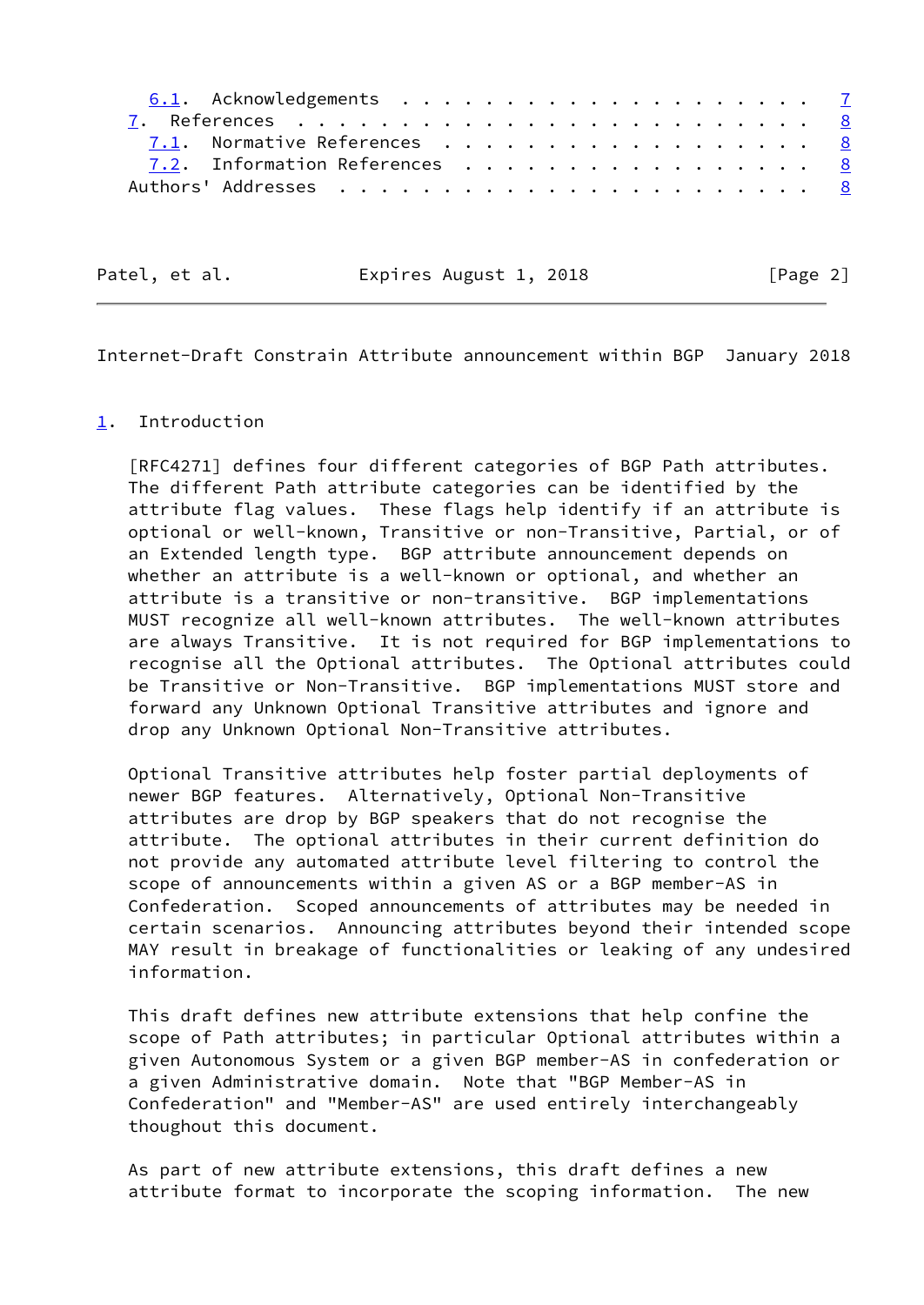attribute format applies to all the new attribute types that will be defined moving forward. The newly defined attribute scoping is specifically for newer attributes that explicitly state their use of such scoping bits. These newly defined attributes would be either an Optional transitive attributes (recognized and unrecognized) or any recognized optional non-transtitive attributes. For any well-known attributes or unrecognized optional non-transtive attributes, the standard rules mentioned in [\[RFC4271](https://datatracker.ietf.org/doc/pdf/rfc4271)] applies.

Patel, et al. **Expires August 1, 2018** [Page 3]

<span id="page-3-1"></span>Internet-Draft Constrain Attribute announcement within BGP January 2018

<span id="page-3-0"></span>[1.1](#page-3-0). Requirements Language

 The key words "MUST", "MUST NOT", "REQUIRED", "SHALL", "SHALL NOT", "SHOULD", "SHOULD NOT", "RECOMMENDED", "MAY", and "OPTIONAL" in this document are to be interpreted as described in [RFC 2119 \[RFC2119](https://datatracker.ietf.org/doc/pdf/rfc2119)].

<span id="page-3-2"></span>[2](#page-3-2). Path Attribute Format

 [RFC4271] defines path attribute format as a triple [attribute type, attribute length, attribute value] of a variable length. The attribute value field is of a variable length. This draft augments the path attribute value field and reserves first four bytes of path attribute value field as path attribute extended flags field. All the path attributes carrying extended flags field will have a minumum attribute length of 4 bytes. The augmented path attribute format applies to all the current undefined attributes types (30-39, 41-127, 129-254). Any attribute specific data follows the path attribute extended flags field.

<span id="page-3-3"></span>[3](#page-3-3). Extended Path Attribute Flags

 [RFC4271] defines four type of BGP Path attributes using the attribute Flags field as follows:

Path Attribute flags:

 0 1 2 3 4 5 6 7 +-+-+-+-+-+-+-+-+  $|O|T|P|E|$  R | (R = MUST Be Zero)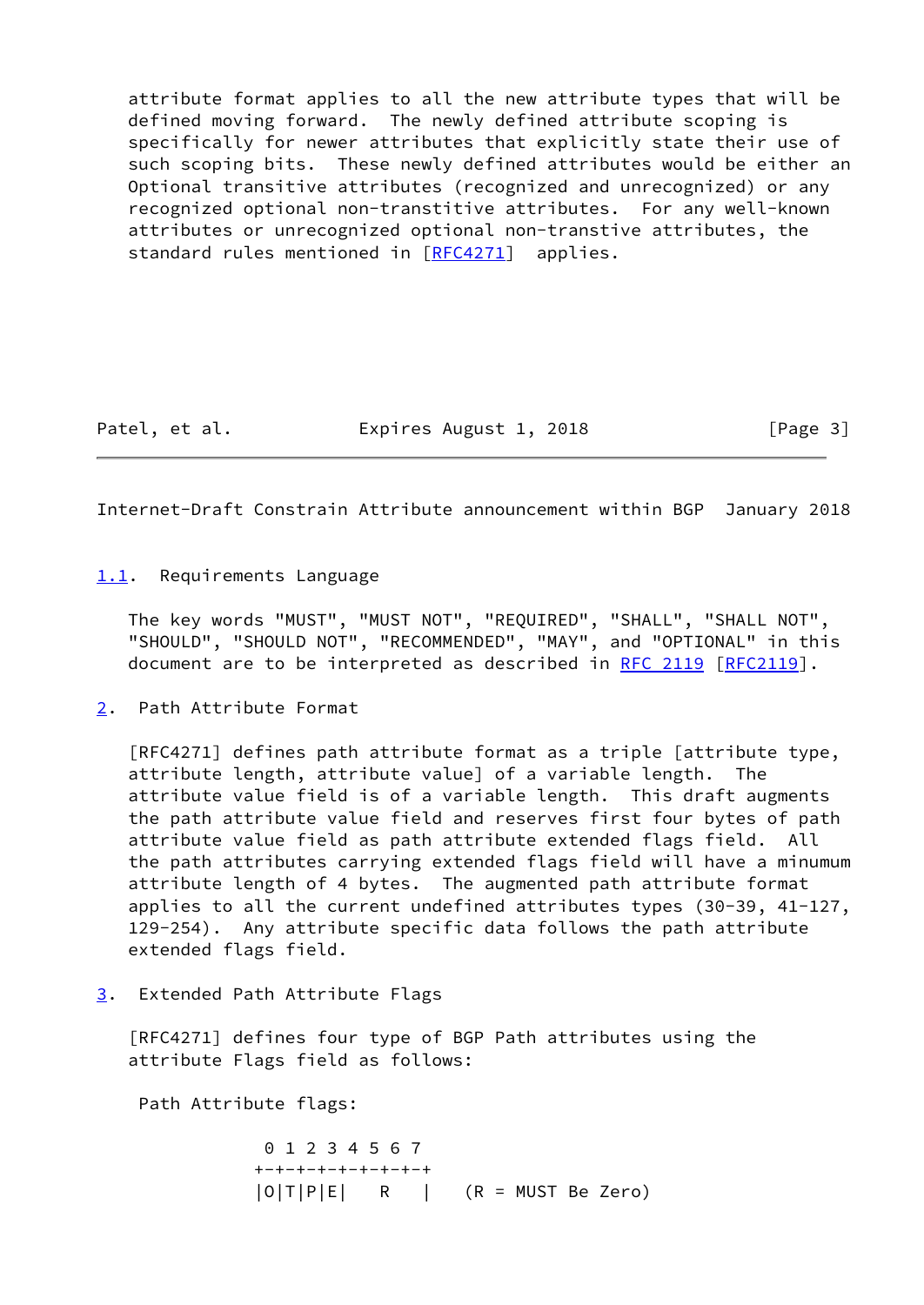+-+-+-+-+-+-+-+-+

- O Optional or a Well-known as defined in [\[RFC4271](https://datatracker.ietf.org/doc/pdf/rfc4271)]
- T Transitive or Non-Transtive as defined in [[RFC4271\]](https://datatracker.ietf.org/doc/pdf/rfc4271)
- P Partial as defined in [\[RFC4271](https://datatracker.ietf.org/doc/pdf/rfc4271)]
- E Extended Length type as defined in [\[RFC4271](https://datatracker.ietf.org/doc/pdf/rfc4271)]

 This draft introduces new Flags field known as Extended Path Attribute Flags. The Extended Path Attribute Flags field is defined as first 4 bytes of the Path Attribute's value field. This draft introduces three new Extended Path Attributes flags as follows:

Patel, et al. Expires August 1, 2018 [Page 4]

Internet-Draft Constrain Attribute announcement within BGP January 2018

Path Attribute flags:

0 1 2 3 0 1 2 3 4 5 6 7 0 1 2 3 4 5 6 7 0 1 2 3 4 5 6 7 0 1 2 3 4 5 6 7 +-+-+-+-+-+-+-+-+-+-+-+-+-+-+-+-+-+-+-+-+-+-+-+-+-+-+-+-+-+-+-+-+  $\begin{bmatrix} R & R \end{bmatrix}$   $\begin{bmatrix} C|A| \end{bmatrix}$ +-+-+-+-+-+-+-+-+-+-+-+-+-+-+-+-+-+-+-+-+-+-+-+-+-+-+-+-+-+-+-+-+

(R = MUST Be Zero)

- A AS Wide Scope
- C Member-AS in Confederation Scope
- M Multi-AS Scope

 The first least significant bit ("A") is defined as the AS Wide Scope bit, which is used to indicate that an optional attribute cannot be announced outside a given AS boundary. When set, the given optional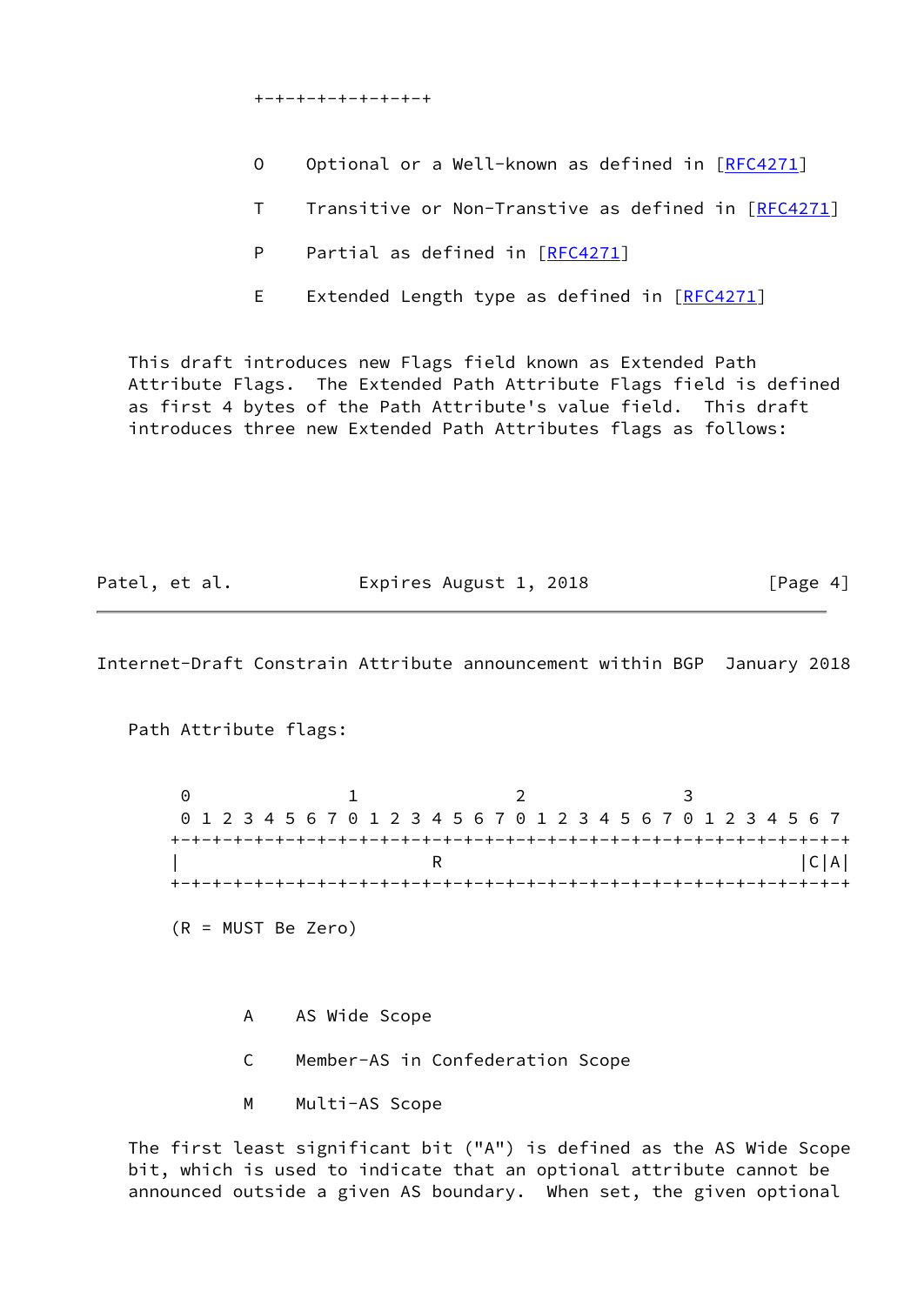attribute MUST be filtered by the sending BGP speaker at an AS boundary. If the "A" bit is set then the "O" bit defined in BGP Path Attribute Flag field MUST be set. Otherwise a BGP speaker MUST consider an attribute as an error and malformed.

 The second least significant bit ("C") is defined as the Member-AS Scope bit, which is used to indicate that an optional attribute cannot be announced outside a given Member-AS boundary. When set, the given optional attribute MUST be filtered by the sending BGP speaker at a Member-AS boundary. If the "C" bit is set then the "O" bit defined in BGP Path Attribute Flag field MUST be set. Otherwise a BGP speaker MUST consider an attribute as an error and malformed. "C" bit SHOULD only be set when an Autonomous System is configured as a BGP Confederation. A BGP speaker MUST not transmit an attribute with "C" bit set to peers that are not members of the local confederation. Otherwise a BGP speaker MUST consider an attribute as an error and malformed.

 Both the first and the second most least significant bit together is defined as the Multiple AS Scope within a Single Administration. When both the first and the second bits are set, optional attribute can be traversed across multiple AS and filtered by the sending BGP speaker at the Administration boundary.

 The handling of malformed attributes SHOULD follow the procedures mentioned in [\[RFC7606](https://datatracker.ietf.org/doc/pdf/rfc7606)]. For any malformed attribute that is handled

| Patel, et al. | Expires August 1, 2018 | [Page 5] |
|---------------|------------------------|----------|
|---------------|------------------------|----------|

<span id="page-5-1"></span>Internet-Draft Constrain Attribute announcement within BGP January 2018

 by the "attribute discard" instead of the "treat-as-withdraw" approach, it is critical to consider the potential impact. In particular, if the attribute has an impact on the route selection or installation process, then the presumption is that "attribute discard" is unsafe and "treat-as-withdraw" procedure SHOULD be considered. Otherwise, "attribute discard" procedure SHOULD be used.

<span id="page-5-0"></span>[4](#page-5-0). Operation

 When originating a well-known Path attribute, a BGP speaker MUST set both the AS Wide Scope and Member-AS Scope bit to 0. When originating an optional Path attribute, a BGP speaker SHOULD use and set AS Wide Scope bit if it wants to restrict the announcement within a AS. Similarly, when originating an optional Path attribute, a BGP speaker SHOULD use and set Member-AS Scope bit if it wants to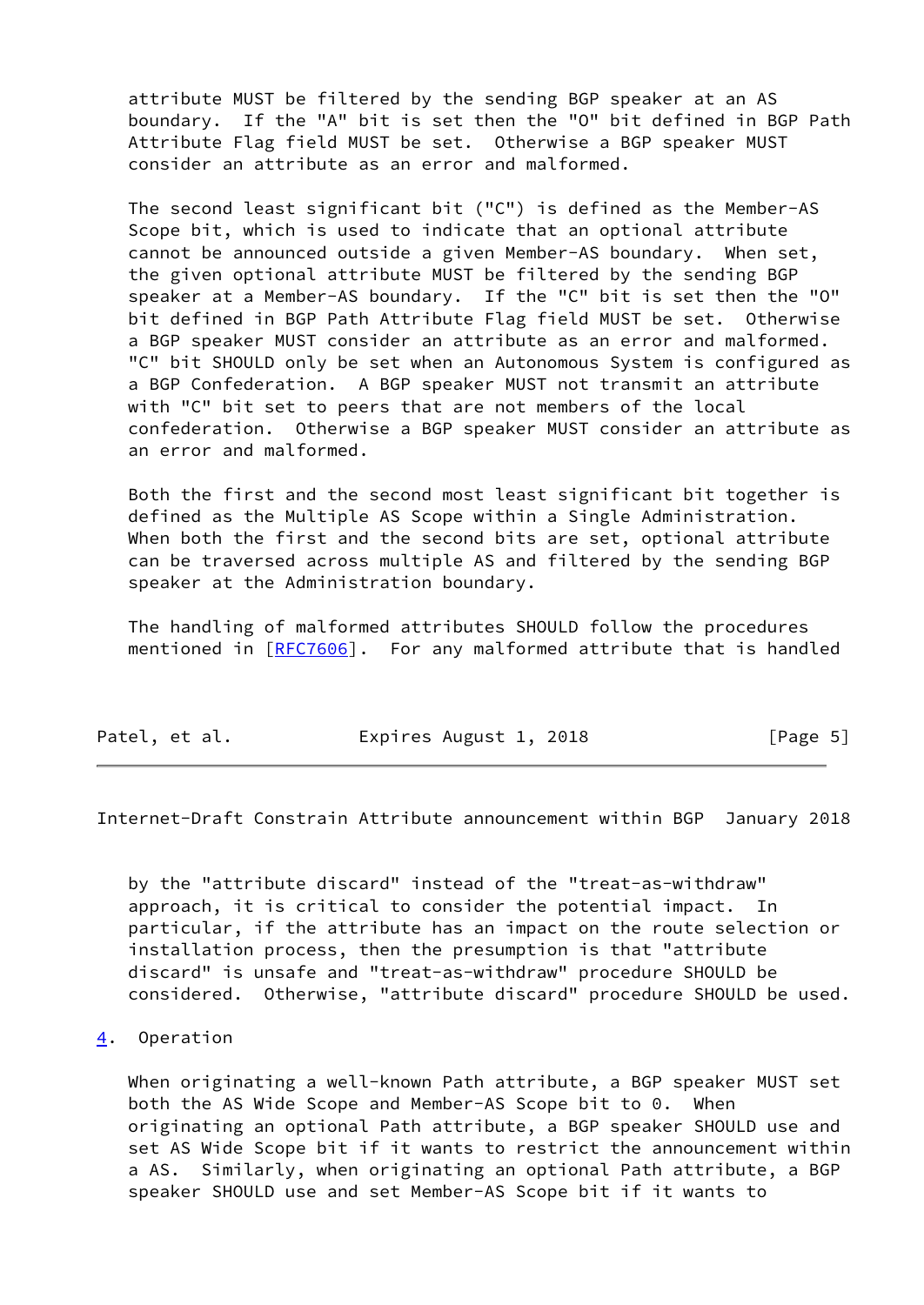restrict the announcement with a Member-AS. When originating an optional Path attribute, a BGP speaker SHOULD use and set both Member-AS Scope bit and AS Wide Scope bit if it wants to restrict the announcement within a single administration composed of multiple ASes.

When a BGP speaker receives or originates a route that includes any well-known Path attribute with either a AS Wide Scope bit set or a Member-AS Scope bit set then it SHOULD consider the attribute as malformed. The handling of malformed attributes SHOULD follow the procedures mentioned in [\[RFC7606](https://datatracker.ietf.org/doc/pdf/rfc7606)].

 When a BGP speaker receives or originates a route that includes an optional Path attribute with a AS Wide Scope bit set and a Member-AS Scope bit cleared, it MUST remove that Path attribute when announcing the route to any of its EBGP speakers. To deal with partial deployments it is suggested that a BGP speaker SHOULD quietly ignore and not pass along to other BGP peers any Path attribute received from its EBGP peers with a AS Wide Scope bit set and a Member-AS Scope bit cleared unless configured explicitly using a policy.

 When a BGP speaker receives or originates a route that includes an optional Path attribute with a Member-AS Scope bit set and a AS Wide Scope bit cleared, it MUST remove that Path attribute when announcing the route to any of its BGP speakers outside its Member-AS. To deal with partial deployments it is suggested that a BGP speaker SHOULD quietly ignore and not pass along to other BGP peers any Path attribute received from its BGP peers with a Member-AS Scope bit set and a AS Wide Scope bit cleared unless configured explicitly as a policy.

 When a BGP speaker receives or originates a route with an optional path attribute that has both, the AS Wide Scope bit set and the

| Patel, et al. | Expires August 1, 2018 | [Page 6] |
|---------------|------------------------|----------|
|---------------|------------------------|----------|

<span id="page-6-0"></span>Internet-Draft Constrain Attribute announcement within BGP January 2018

 Member-AS Scope bit set, it MUST announce it to all its EBGP peers within its administrative domain. Such an attribute MUST be filtered when the attribute is announced outside its admistrative domain. The BGP peering boundaries for an admistrative domain is a matter of a policy and is set by the operators.

 Any implementation that supports the extensions defined in this draft MUST support the Enhanced Error handling defined in [\[RFC7606](https://datatracker.ietf.org/doc/pdf/rfc7606)].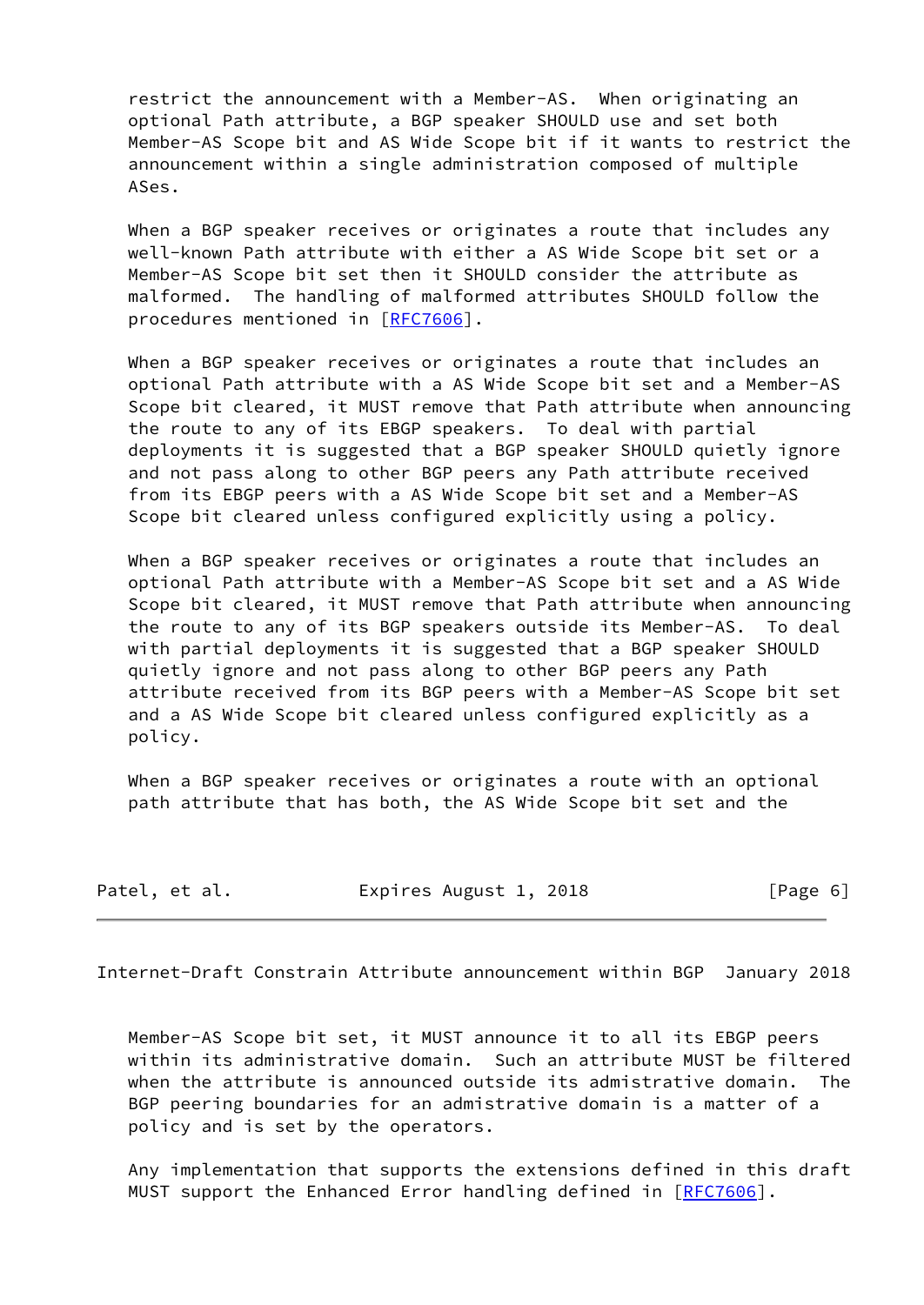Enhanced Error handling allows any error condition that MAY occur during the parsing and processing of new attribute flags to be treated according to the procedures of [\[RFC7606](https://datatracker.ietf.org/doc/pdf/rfc7606)]. Furthermore, it is assumed that the BGP network is enabled with Enhanced Error Handling feature. This allows BGP speakers not implementing the draft extensions to apply the procedures of [[RFC7606](https://datatracker.ietf.org/doc/pdf/rfc7606)].

<span id="page-7-0"></span>[5](#page-7-0). IANA Considerations

 This draft define a new path attribute format for all undefined attribute types. We request IANA to record the use of new path attribute format for the following undefined attribute types (30-39, 41-127, 129-254).

 This draft defines two new Extended Path attribute flags. We request IANA to create a new registry for BGP Extended Path Attribute Flags under BGP Path attributes as follows:

 Under "Border Gateway Protocol (BGP) Parameters" registry, "BGP Extended Path Attributes Flags" Reference: [draft-keyupate-idr-bgp](https://datatracker.ietf.org/doc/pdf/draft-keyupate-idr-bgp-attribute-annoucement-01) [attribute-annoucement-01](https://datatracker.ietf.org/doc/pdf/draft-keyupate-idr-bgp-attribute-annoucement-01) Registration Procedures as follows:

| Bit Value (LSB) Type |                                          | Reference     |
|----------------------|------------------------------------------|---------------|
|                      | AS Wide Scope                            | Current Draft |
|                      | Member-AS in Confederation Current Draft |               |

<span id="page-7-1"></span>[6](#page-7-1). Security Considerations

 This extension to BGP does not change the underlying security issues inherent in the existing [\[RFC4724](https://datatracker.ietf.org/doc/pdf/rfc4724)] and [\[RFC4271](https://datatracker.ietf.org/doc/pdf/rfc4271)].

<span id="page-7-2"></span>[6.1](#page-7-2). Acknowledgements

 The authors would like to thank John Scudder, Jakob Heitz, Shyam Seturam, Juan Alcaide and Acee Lindem for the review and comments.

Patel, et al. **Expires August 1, 2018** [Page 7]

<span id="page-7-4"></span><span id="page-7-3"></span>Internet-Draft Constrain Attribute announcement within BGP January 2018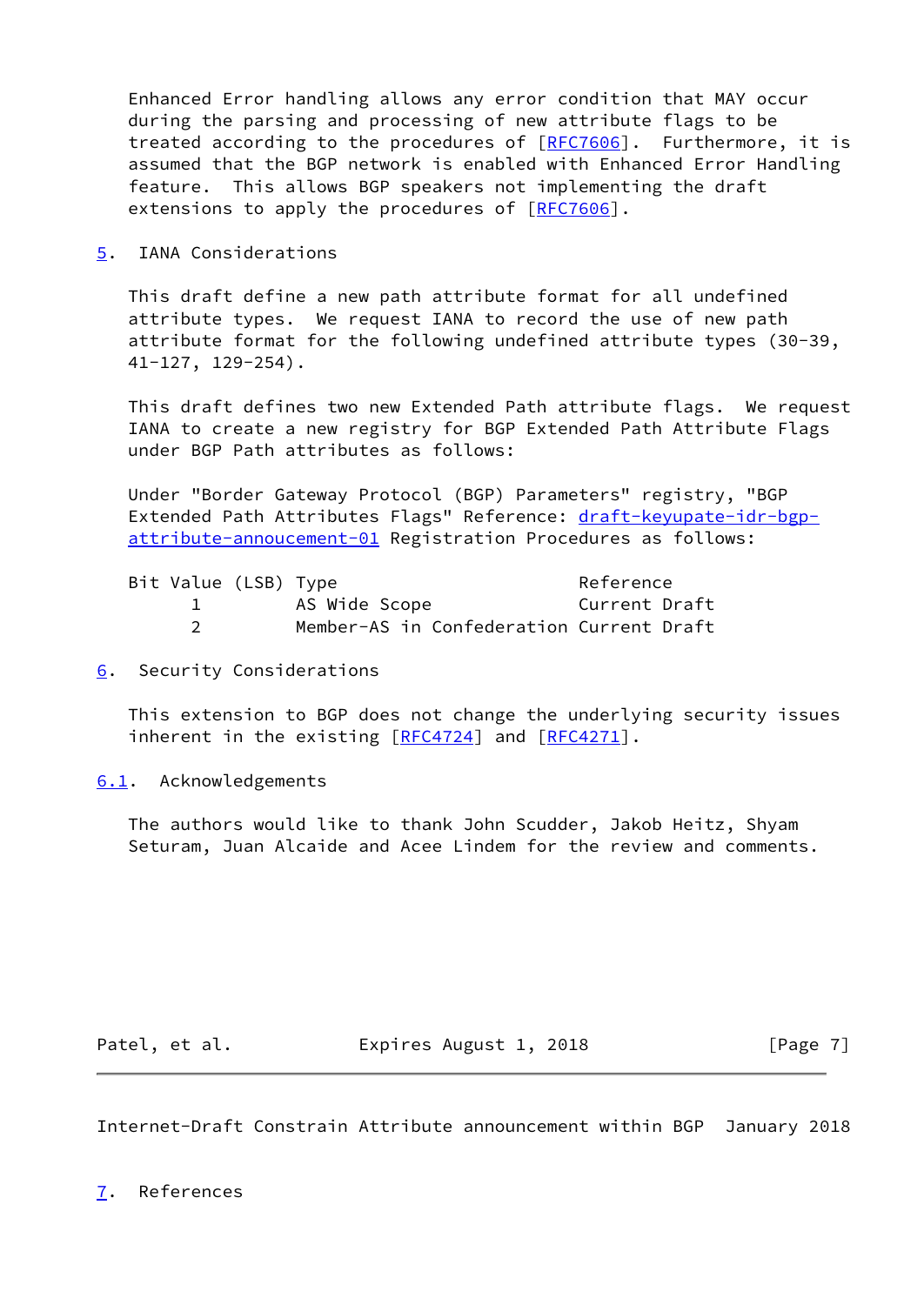## <span id="page-8-0"></span>[7.1](#page-8-0). Normative References

- [RFC2119] Bradner, S., "Key words for use in RFCs to Indicate Requirement Levels", [BCP 14](https://datatracker.ietf.org/doc/pdf/bcp14), [RFC 2119](https://datatracker.ietf.org/doc/pdf/rfc2119), DOI 10.17487/RFC2119, March 1997, <[https://www.rfc-editor.org/info/rfc2119>](https://www.rfc-editor.org/info/rfc2119).
- [RFC4271] Rekhter, Y., Ed., Li, T., Ed., and S. Hares, Ed., "A Border Gateway Protocol 4 (BGP-4)", [RFC 4271,](https://datatracker.ietf.org/doc/pdf/rfc4271) DOI 10.17487/RFC4271, January 2006, <[https://www.rfc-editor.org/info/rfc4271>](https://www.rfc-editor.org/info/rfc4271).
- [RFC7606] Chen, E., Ed., Scudder, J., Ed., Mohapatra, P., and K. Patel, "Revised Error Handling for BGP UPDATE Messages", [RFC 7606,](https://datatracker.ietf.org/doc/pdf/rfc7606) DOI 10.17487/RFC7606, August 2015, <[https://www.rfc-editor.org/info/rfc7606>](https://www.rfc-editor.org/info/rfc7606).
- <span id="page-8-1"></span>[7.2](#page-8-1). Information References
	- [RFC3392] Chandra, R. and J. Scudder, "Capabilities Advertisement with BGP-4", [RFC 3392](https://datatracker.ietf.org/doc/pdf/rfc3392), DOI 10.17487/RFC3392, November 2002, [<https://www.rfc-editor.org/info/rfc3392](https://www.rfc-editor.org/info/rfc3392)>.
	- [RFC4486] Chen, E. and V. Gillet, "Subcodes for BGP Cease Notification Message", [RFC 4486](https://datatracker.ietf.org/doc/pdf/rfc4486), DOI 10.17487/RFC4486, April 2006, [<https://www.rfc-editor.org/info/rfc4486](https://www.rfc-editor.org/info/rfc4486)>.
	- [RFC4724] Sangli, S., Chen, E., Fernando, R., Scudder, J., and Y. Rekhter, "Graceful Restart Mechanism for BGP", [RFC 4724](https://datatracker.ietf.org/doc/pdf/rfc4724), DOI 10.17487/RFC4724, January 2007, <[https://www.rfc-editor.org/info/rfc4724>](https://www.rfc-editor.org/info/rfc4724).

Authors' Addresses

 Keyur Patel Arrcus, Inc.

Email: keyur@arrcus.com